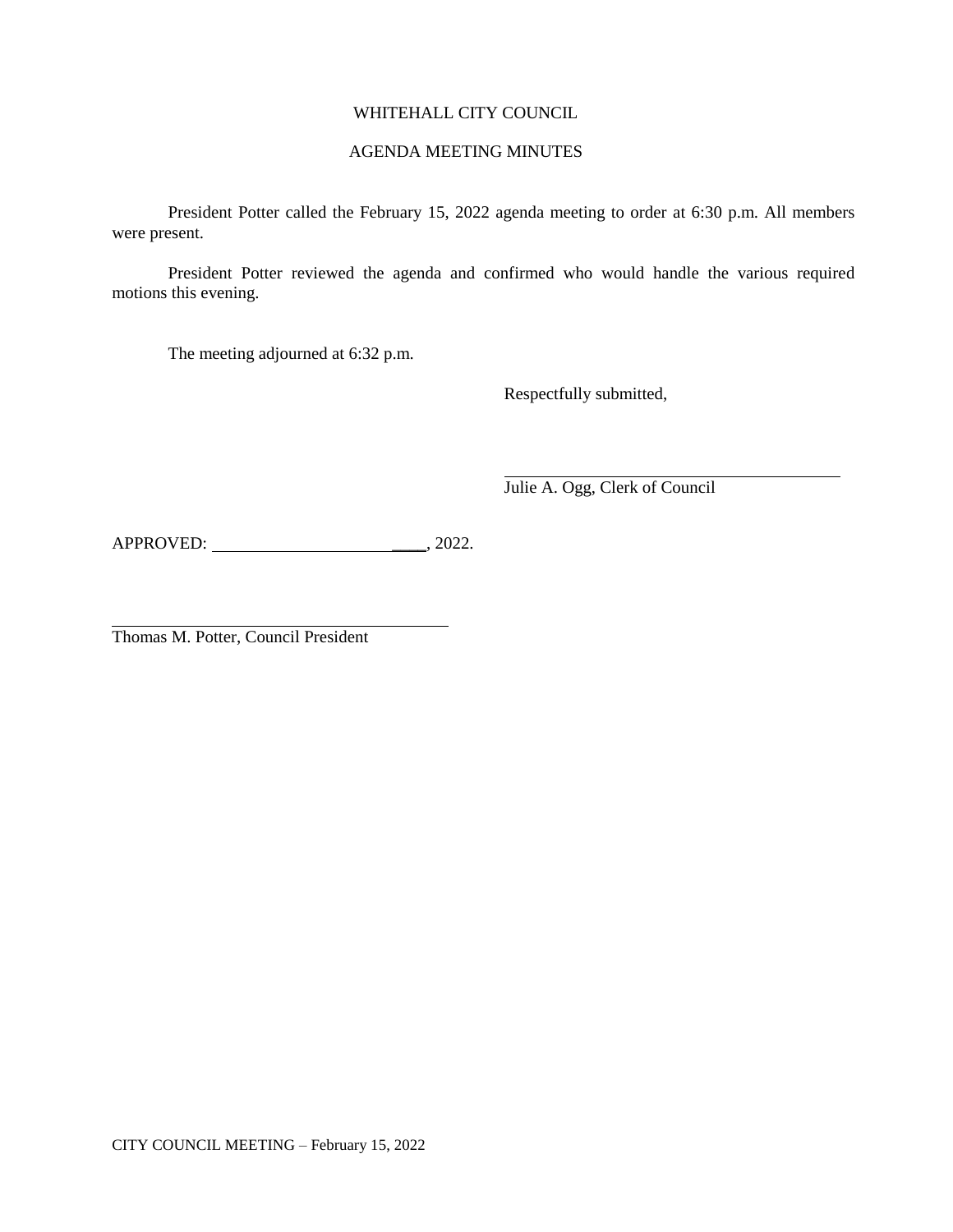# WHITEHALL CITY COUNCIL MEETING

# **MINUTES –** February 15, 2022

President Potter called the regular meeting of Whitehall City Council to order at 7:00 p.m. on Tuesday, February 15, 2022.

At President Potter's request, everyone rose for a moment of silence. Those assembled then recited the Pledge of Allegiance.

On roll call by the clerk, the following members of council were present:

Karen Conison Wes Kantor Jo Anna Heck Amy Smith Bob Bailey Gerald Dixon Lori Elmore

# APPROVAL OF MINUTES:

Ms. Conison moved to approve the February 1, 2022, agenda and regular meeting minutes and the January 31, 2022 agenda and special meeting minutes. Mr. Kantor seconded the motion. There was no discussion. On a roll call vote, all members responded in the affirmative and the minutes were approved as submitted.

## POLL PUBLIC:

Jeff Thoburn 466 Maplewood Avenue Whitehall, OH

My Poll Public of 2/1/22 was called out as erroneous both here in the People's chambers and online where one Whitehall political aficionado -- slash -- character assassin said that I need to drive around and take peeks to learn about Whitehall instead of using the world wide web. While reading about the Safer Whitehall Levy online, I came upon the 2020 Whitehall Police capital budget entry of \$3.6 million for a building addition. This is a budget entry at the official Whitehall dot US website that in at least 2 years time has not been revised, updated, or removed. I quoted that entry. The feedback received triggers deja vu to my attendance at a Whitehall planning commission meeting where I picked up the evening's itinerary handout that listed a Poll Public session. When I asked if the Poll Public portion of the planning commission meeting was in progress because other residents were speaking, I was told there is no Poll Public session at planning meetings. That said, I apologize for referencing information obtained at your government website, and if other portions of my 2/1/22 Poll Public were found to be erroneous, I welcome your contacting me to debunk them and correct my stated claims. Thanks.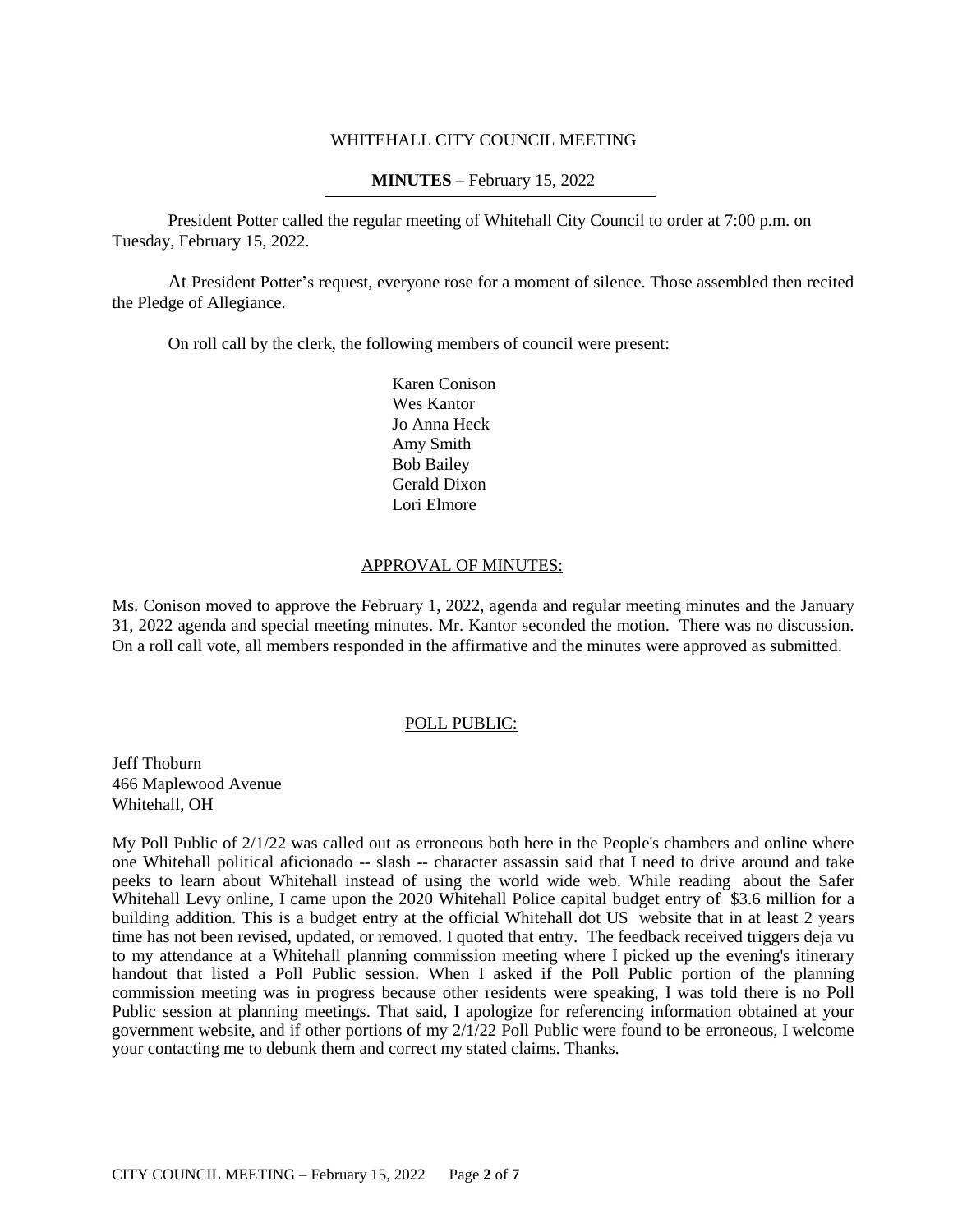#### STANDING COMMITTEE REPORTS:

Administration and Financial Management – Chairperson Bailey reported that the committee met last Tuesday and their minutes are on file. They will meet again next week, sometime after 6:30 p.m.

Community and Elder Advocacy – Chairperson Dixon reported that they met last Tuesday and their minutes are on file. They will meet again next week, sometime after 6:30 p.m.

Community Standards and Enforcement – Chairperson Smith reported that they met last Tuesday and their minutes are on file. They will meet again next week, sometime after 6:30 p.m.

Economic Development – Chairperson Kantor reported that they met last Tuesday and their minutes are on file. They will meet again next week, sometime after 6:30 p.m.

Infrastructure, Maintenance and Services – Chairperson Conison reported that they met last Tuesday and their minutes are on file. They will meet again next week, sometime after 6:30 p.m.

Public Safety – Chairperson Elmore reported that they met last Tuesday and their minutes are on file. They will meet again next week, sometime after 6:30 p.m.

Parks and Recreation – Chairperson Heck reported that they met last Tuesday and their minutes are on file. They will meet again next week, sometime after 6:30 p.m.

#### OFFICIALS' REPORTS

Mayor Kim Maggard – at the last meeting she was asked when she thought the mask mandate be lifted. Since that meeting, she has been in contact with the Columbus Public Health and the Franklin County Public Health. They explained to her that there are four-color options, which are red, orange, yellow and blue. Yellow is moderate and if this can be achieved then the mask mandate can be eased. Currently yellow means there if a five to seven point nine percent positivity rate for covid. That is ten to forty-nine cases per thousand. The goal is to get to yellow. Currently in Franklin County, there is a nine point seven percent positivity rate. Two weeks ago, rates came down by fifty percent and last week they came down by forty percent. That is a good trend. She hope that in two to three weeks adjustments can be made to the mask mandate. It is difficult to see other states and communities to the northwest and northeast of Whitehall easing their mask mandates however they are in the yellow status. Some of the things keeping Franklin County in the orange status at this time is that sixty two percent are fully vaccinated with two shots. However, the booster rate is below fifty percent and the positivity rate is not dropping as fast as people would like but she believes that in two to three weeks we can get there. There is light at the end of the tunnel and she is asking for patience. She knows the masks will not be worn forever. Thank you.

City Administrator Zach Woodruff – was not present.

City Attorney Michael Bivens – he just returned from Washington D.C. and he is the Ambassador for the City of Whitehall to speak to and have some strategic conversations at the National Associations of Counties meeting at the Legislative Conference. He was invited there because Franklin County Commissioners have funded a program that currently operates in the Mayor's Court. He was advancing the conversation as it related to the services that are provided in Mayor's Court as a touchstone and a bridge to the poverty blueprint Franklin County initiated as well as the strategic initiative to use the criminal justice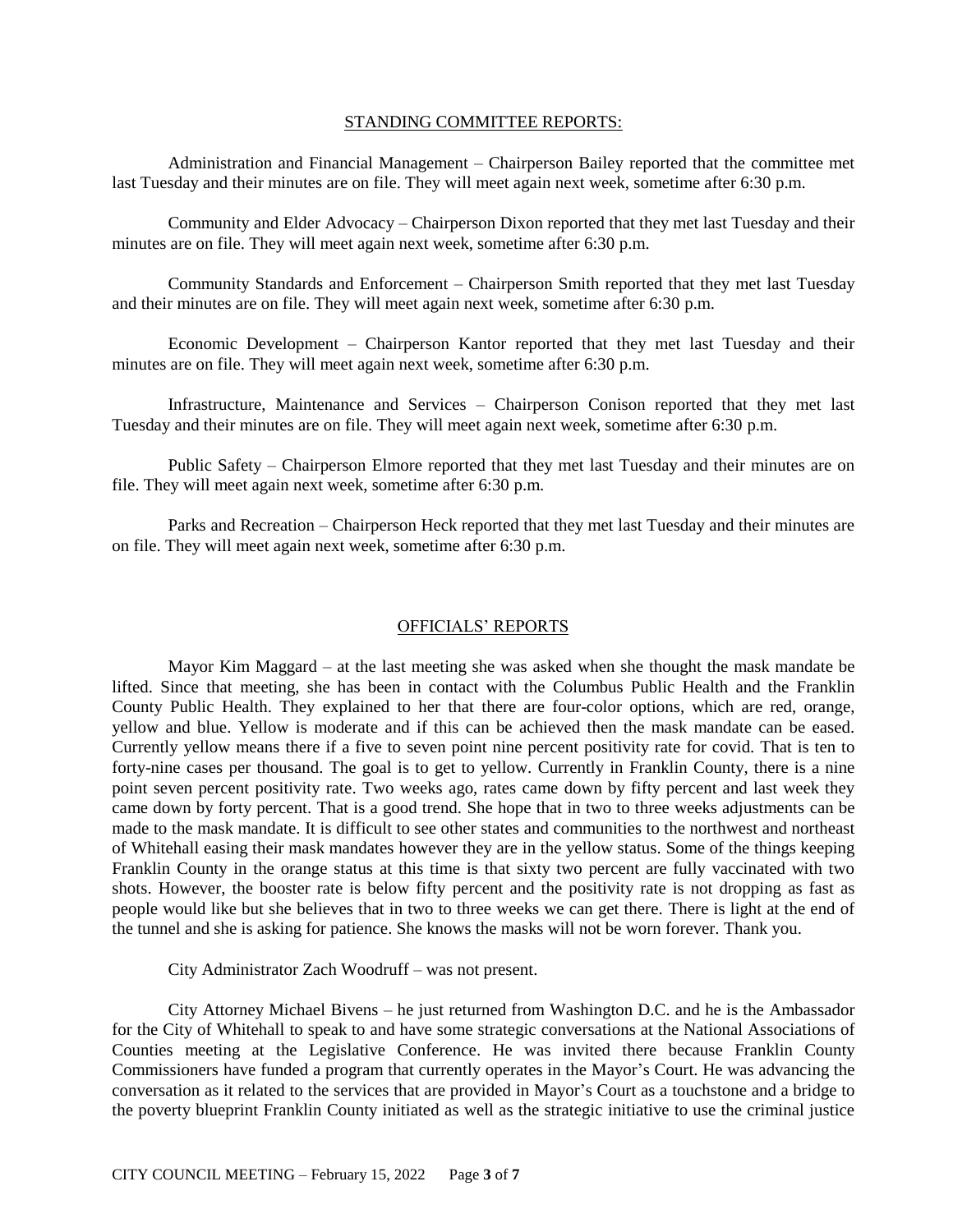system as a touchpoint for eradicating poverty, systemic racism as well as providing additional services. The goal and he is excited about what occurred over the weekend. The next phase of this could potentially be to provide wrap around services to the defendant that come to court. Wrap around services means that it does not just impact the defendant but they actually get into the defendant's home to impact their significant others and their children with the express goal that if they can stop it here then maybe they can stave off any future incidences of crime or any that might occur. He is excited about the conversations he has had over the weekend and he hopes to share more information as he is developing relationships in that regard. He is excited that Whitehall is on the radar and that they are in the topic of discussion because the way they are providing the services is innovative. No one is really doing it the way Whitehall is and that is just the Whitehall way. He hopes in the coming weeks to get on Councils agenda to do some public presentations as it relates to domestic violence. One of his prosecutors has gone through some significant training that he would love to share with members of Council and members of the public just to inform them of some innovative ways to stave off and to prevent domestic violence in the future. Thank you.

City Auditor Steve Quincel – he said last Tuesday, the Ohio House Ways and Means Committee held its first hearing on HB 519. This bill modifies the law for city income tax filing extensions and limits the penalties for filing late. HB 519 would prohibit his office from sending notices to taxpayers who have extended their federal tax filing deadline. The catch is they do not have access to IRS records and they would not know that the taxpayer has filed an extension. To contact the taxpayer, they must wait until the taxpayer files their return or their extended due date passes. Again, they have no way of knowing what their due date is. If his office would happen to send a prohibited notice to one of these taxpayers, the city could be penalized by having to reimburse the taxpayer for any reasonable costs incurred in responding, which could include the costs for tax accountants and attorney fees. This bill also limits the penalties the city can impose on late filers up to fifty percent of their unpaid tax so long as that amount is under one hundred fifty dollars. This eliminate penalties for taxpayers who have filing requirements but do not owe any tax. Late fees help the city recover costs that are incurred in enforcing the filing requirement. The alternative would be filing charges against the taxpayer for failing to file taxes, which ends up costing both the taxpayer and the city just to bring the account into good standing. He officially wanted the record to reflect he opposes HB 519.Thank you.

Public Safety Director Van Gregg – was not present.

Treasurer Shaquille Alexander– he had no official report. He said his first week on the job has been eventful to say the least. He thanked everyone for wishing him well and welcoming him onto the job. He thanked everyone for making last week a special moment for him, his family, his loved ones and his supporters. Thank you.

President Potter – advised that the following Officials' Reports have been filed in the Council Office since the last meeting: The Mayor's Report to Council for January 2022, The Auditor's Expense Report for January 2022, the Auditor's Bank Report for January 2022, the Auditor's Statement of Cash Position Report for January 2022 and the Auditor's Revenue Report for January 2022.

# COMMUNICATIONS, PETITIONS AND CLAIMS:

There were no Communications, Petitions and Claims filed in the Council Office since the last meeting.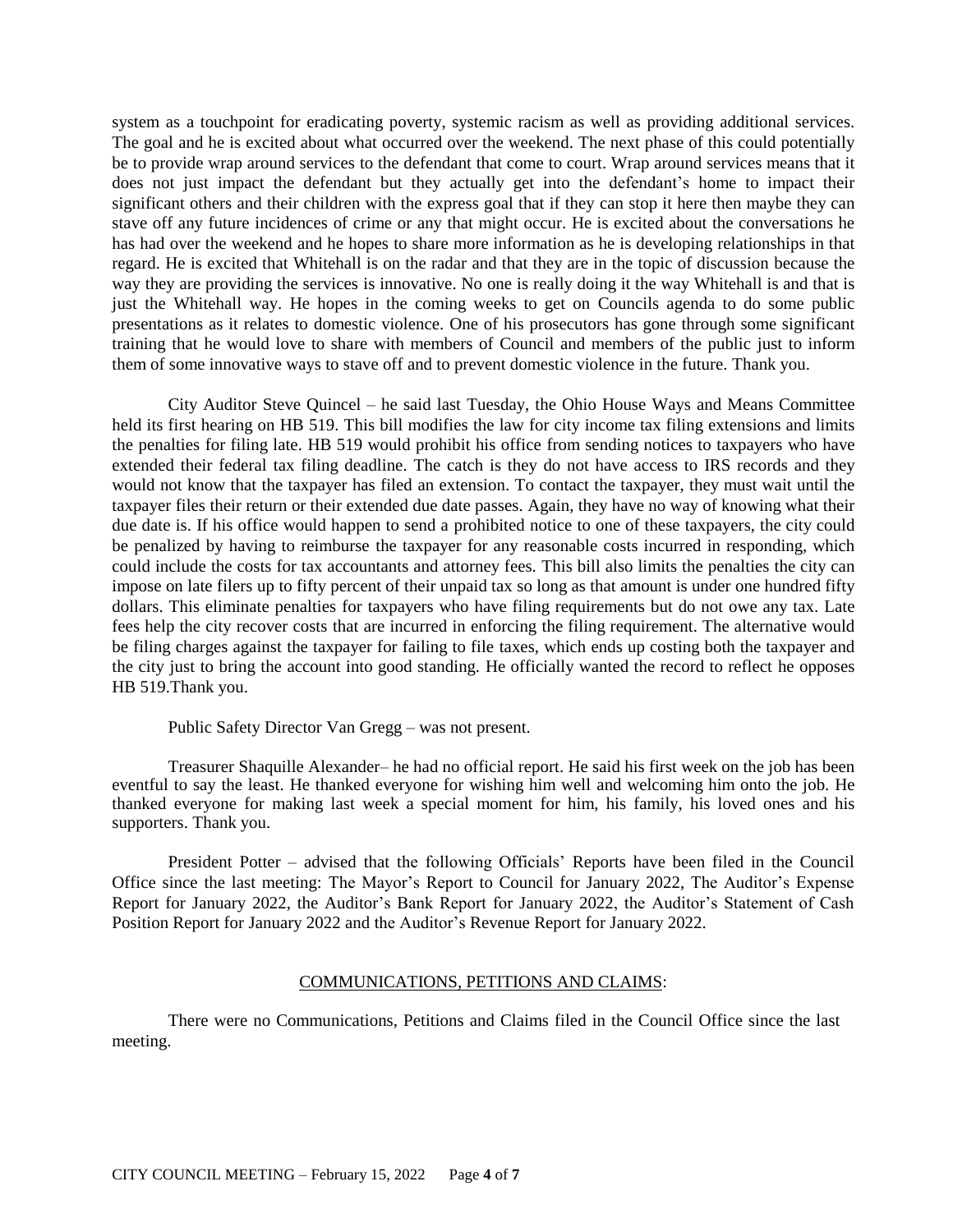#### VERIFICATION OF COPIES:

President Potter requested a roll call on whether each member of council received a copy of each item of legislation listed on the agenda prior to the meeting, including any add-on legislation. On a roll call vote, all members responded in the affirmative.

## THIRD READING:

## THERE IS NO LEGISLATION FOR THIRD READING.

# SECOND READING: ORDINANCE NO. 005-2022 *was read by title only by President Potter:* AMENDING 143.15 (d)(1) TITLED EMERGENCY MEDICAL BILLING.

### RESOLUTION NO. 008-2022 *was read by title only by President Potter:*

AUTHORIZING THE MAYOR TO ENTER INTO AN AGREEMENT(S) WITH THE OHIO DEPARTMENT OF TRANSPORTATION (ODOT) FOR IMPROVEMENTS AT THE MAIN STREET AND HAMILTON ROAD INTERSECTION AND DECLARING AN EMERGENCY.

Ms. Conison introduced and moved to suspend the rules on Resolution No. 008-2022 and Mr. Kantor seconded the motion. There was no discussion. On a roll call vote, all members voted in the affirmative and Resolution No. 008-2022 was suspended.

Ms. Conison moved to adopt Resolution No. 008-2022 and Mr. Kantor seconded the motion. There was no discussion. On a roll call vote, all members voted in the affirmative and Resolution No. 008- 2022 was adopted.

### POLL PUBLIC:

No comments at this time.

## COMMUNITY DATE BOARD:

No comments at this time.

#### POLL COUNCIL:

Chairperson Conison thanked everyone for viewing and she will see everyone next time.

Chairperson Kantor thanked everyone for viewing tonight. He congratulated the Whitehall Bowling teams. The boys, the Rams won the MSL league and the girls got second in the league but today they won the Sectional. Good coaching there and super students and he wished the good luck going forward and he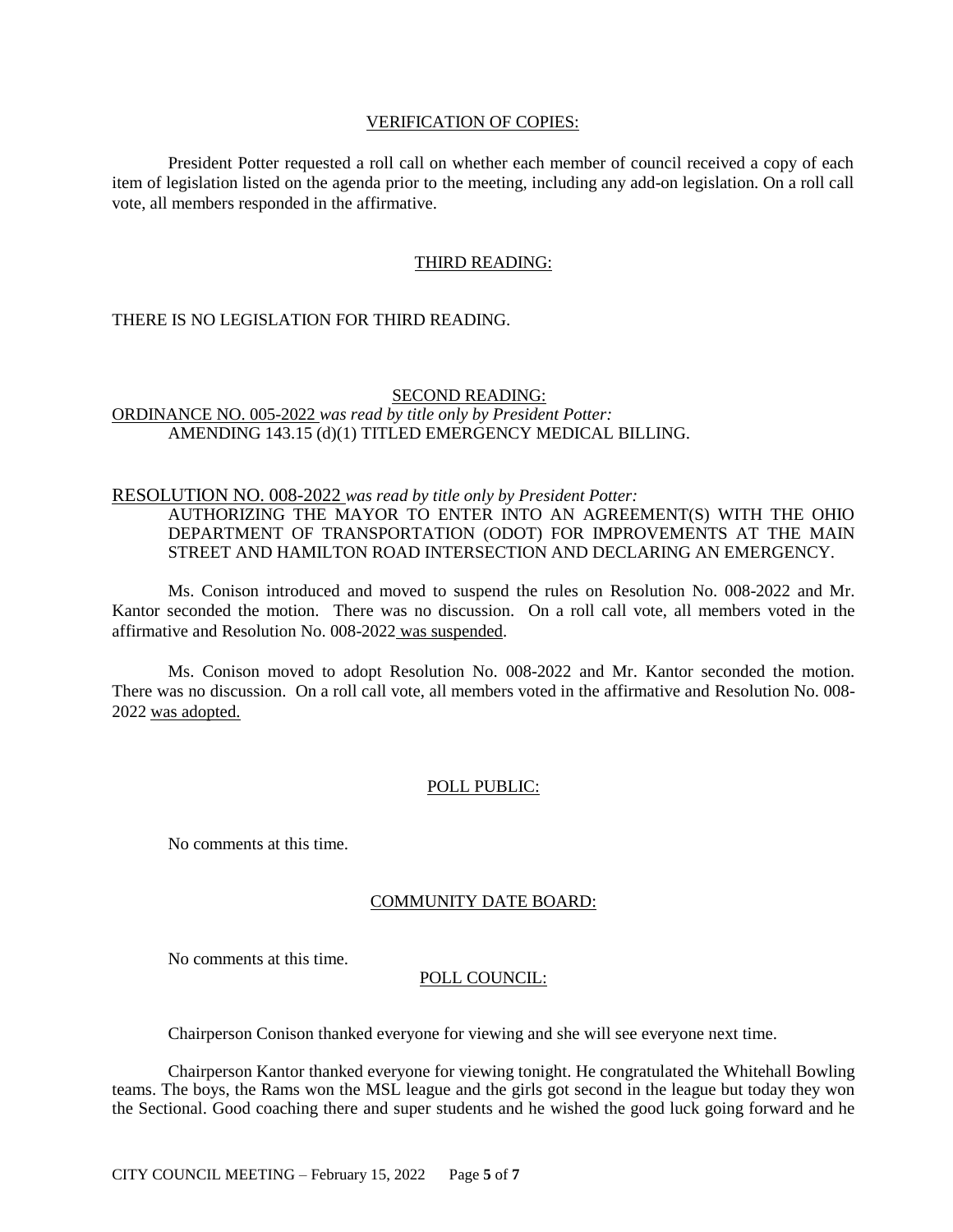hopes to see some of them at the State. He thanked the people who have contacted him in reference to his comments on the Police and the Service Department. He appreciates everything that they do and there is no one better than they are. He asked that everyone keep the Wolfe, Hundley and Kasinex families in your thoughts as the Mothers have all passed away and were lifelong residents of the community.

Chairperson Heck thanked everyone for viewing. She thanked Mayor Maggard for the mask update and City Attorney Bivens for representing Whitehall and she is sure he did a fabulous job. She looks forward to hearing more about those wrap around services. It will be a great help to the community.

Chairperson Smith thanked everyone for viewing and she appreciated the update from Mayor Maggard on the mask mandate and why the decisions are made and it is helpful for people to understand. She likes that they are being innovating and looking at the whole person and just the act or the moment in someone's life. She thinks that is fantastic.

Chairperson Bailey said the folks covered everything and he has nothing to add.

Chairperson Dixon thanked City Attorney Bivens and Mayor Maggard for their comments. This is his last opportunity to acknowledge Black History Month. When he was growing up here in Whitehall, it was a ninety-nine point seven percent white community. He was just a kid living his life here and he remembers there were riots downtown in the late 1960's. He was concerned about them as a child, he was afraid and he did not know what it was all about. He feels it really affected him and he wanted to take his time in life later on to understand the black experience in Whitehall that which he was not surrounded by. Part of that education on his part was reading. He has read a lot. He has had a lot of discourse with people over three states and decades. Out of his top ten favorite books in life, one of them is by a man named Nathan McCall. He wrote a book called *Makes Me Wanna Holler*. The byline is a young black man in America. He really goes into depth, he was raised in a middle class family and he got in trouble and was sent to prison for armed robbery. His story is told well and eye opening. He wanted to put that out there if anyone wants to learn a little more about at least one black man's experience in America, this is an excellent book to read. In today's dispatch, there was an article about Dave Chappelle and the affordable housing situation in Yellow Springs. The media had misreported that he was against affordable housing and that is really not the case. The thing for him, what he took from it were these two things. Number one, the people with enough power in whatever form that takes can and should fight any and everything they deem wrong for their town. Secondly, a Council responding properly and (?) to citizens' concerns and demands can vote against things brought before them that their constituents do not want. In the past years, he has been in talks with Target, and this was as a private citizen, they now have locking carts. He is thrilled about it and he knows there are constituents out there who are sick and tired of seeing the Target carts everywhere. He thanked everyone who is watching from home and he thanked Mr. Thoburn for his comments as well.

Chairperson Elmore thanked everyone for viewing on Facebook. She thanked Mayor Maggard for the update. She thanked City Attorney Bivens for the great information he provided to them. She thanked City Auditor Quincel for the information regarding legislation from the Statehouse, which impacts what happens at the local level. She will be watching HB 519. This month is also Heart Awareness Month. Red is not just for Valentine's Day. She believes it is an opportunity to honor the too often neglected accomplishments of black Americans in every endeavor throughout history. Thurgood Marshall was the first African American appointed to the Supreme Court, Shirley Chisholm, the first African American woman in New York's Twelfth Congressional District to be in Congress, Colin Powell, Four Star General became Secretary of State, Barak Obama, the first black President, Kamala Harris, first black woman to become Vice President of the United States and bringing it all the way home to Whitehall, Michael Bivens, first African American City Attorney, herself, first African American woman to be elected to City Council and Shaquille Alexander, the first African American Treasurer. Her hope is that they continue to represent this city well and all of its residents. She will leave with this. The healthiest thing is to be true to one's own self but also that you have the right to express what you see and what you feel and what you think, to be